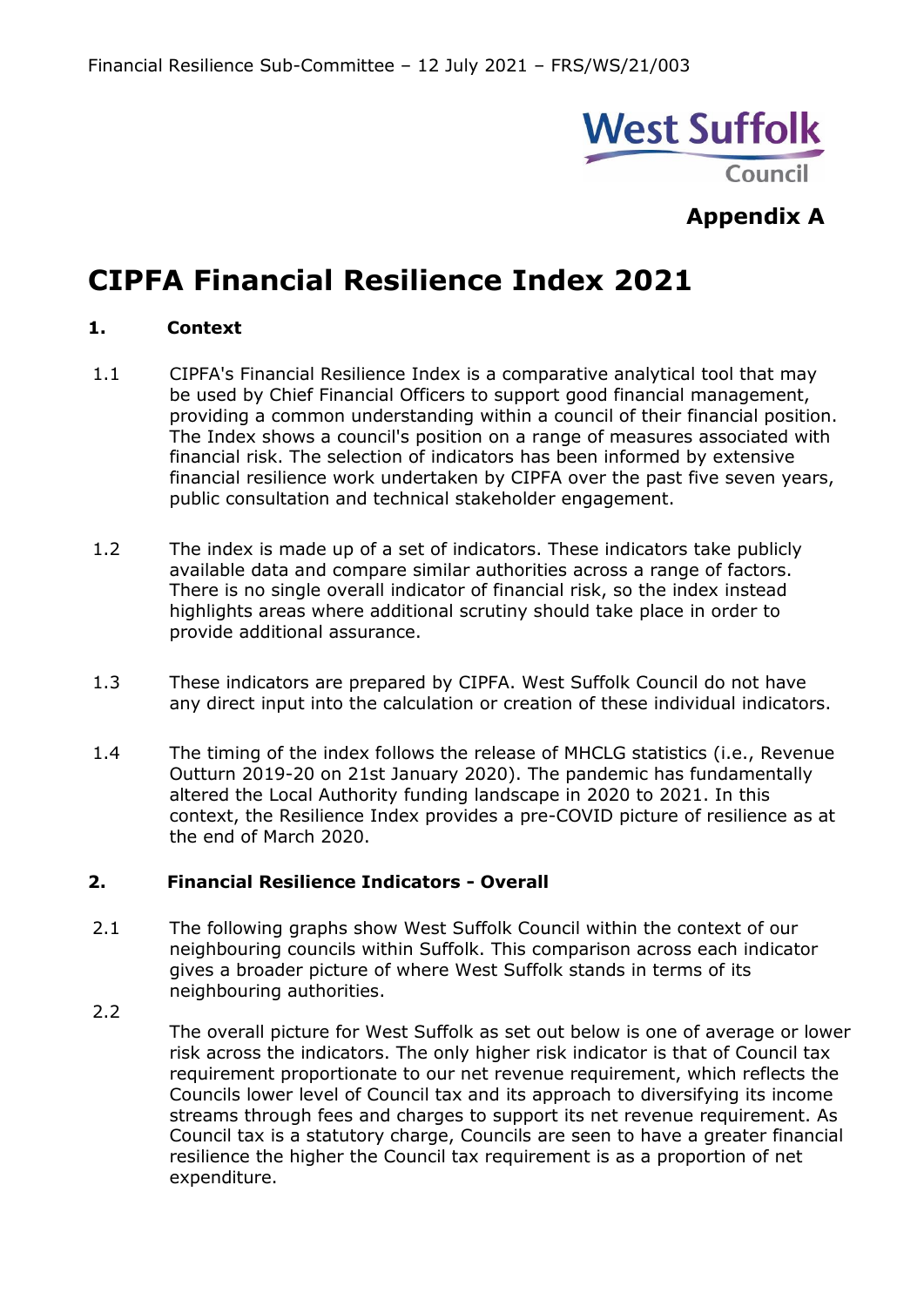|                                                   |   | Indicators of Financial Stress          |
|---------------------------------------------------|---|-----------------------------------------|
|                                                   | ← | Higher Risk<br>Lower Risk $\rightarrow$ |
| Reserves Sustainability Measure                   |   |                                         |
| Level of Reserves                                 |   |                                         |
| Change In Reserves                                |   |                                         |
| Interest Payable/ Net Revenue Expenditure         |   |                                         |
| Gross External Debt                               |   |                                         |
| Fees & Charges to Service Expenditure Ratio       |   |                                         |
| Council Tax Requirement / Net Revenue Expenditure |   |                                         |
| Growth Above Baseline                             |   |                                         |

# **3. Financial Resilience Indicators - Detail**

3.1 Gross External Debt

West Suffolk Council only has the £4m Lloyds long term loan as at the end of March 2020. West Suffolk has borrowed internally up to this point in order to fund our investments in our communities but each project was prudently appraised on the basis of external borrowing. Other Suffolk councils have taken on external debt to fund capital projects and investment – the position as at the 31 March 2021 is set out below.

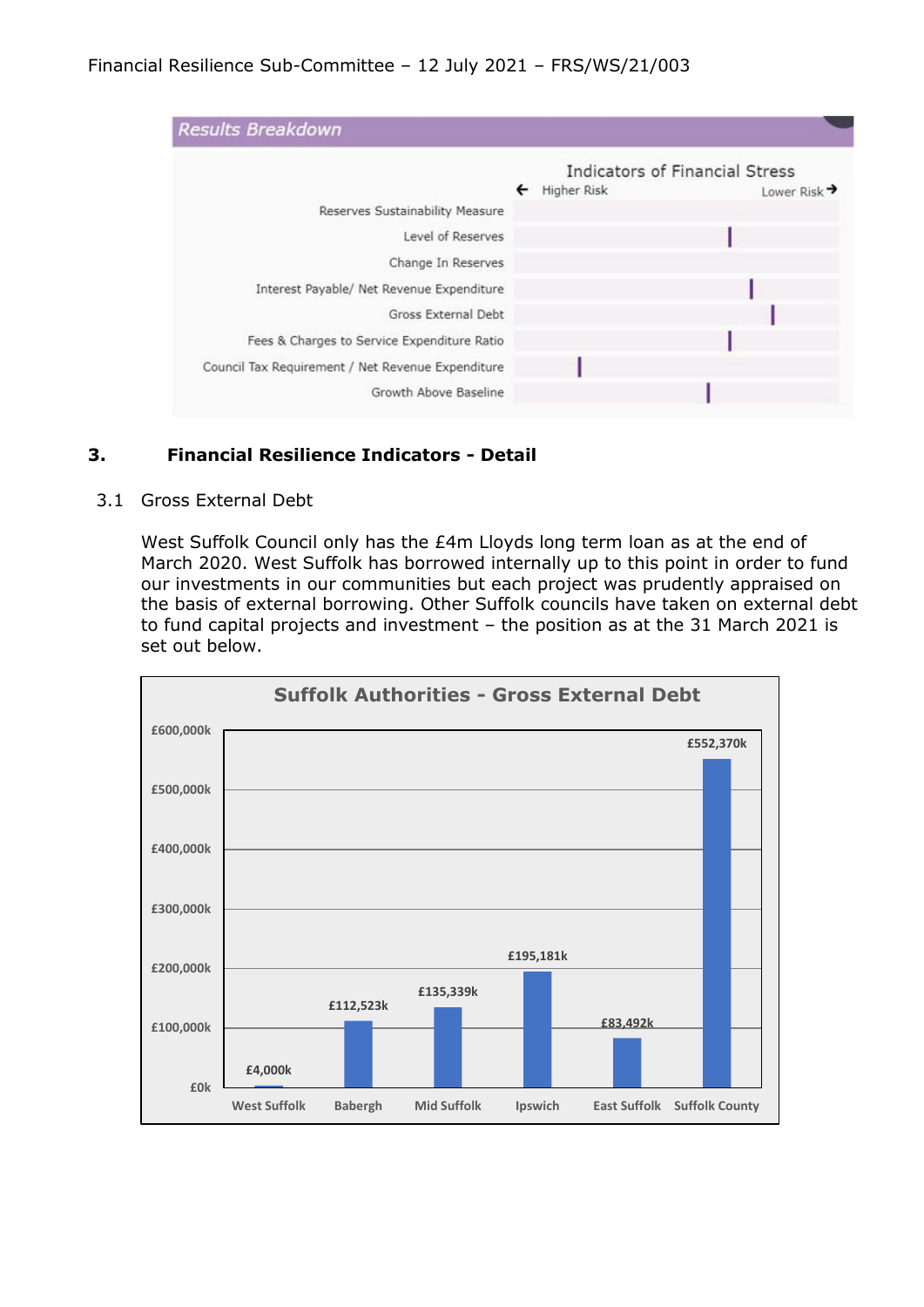### 3.3 Fees and Charges

West Suffolk has successfully creating new and expanded existing revenue streams through Fees and Charges to assist with the day to day running of the council and to support some of its investment decisions. There is risk inherent in these revenue streams as has been shown by the impact on them by the COVID-19 lockdown. However, our exposure is not out of line with the other authorities in Suffolk, in particular our district peers.



# 3.4 Council Tax Requirement

As counter to Fees and Charges (see above in 3.3) this metric shows the reliance of each council upon Council Tax as a source of funding as a proportion of new expenditure. West Suffolks result compared to the national position reflects its lower level of Council tax and its approach to diversifying its income streams through fees and charges to support its net revenue budget. As Council tax is a statutory charge, Councils are seen to have a greater financial resilience the higher the Council tax requirement is as a proportion of net expenditure.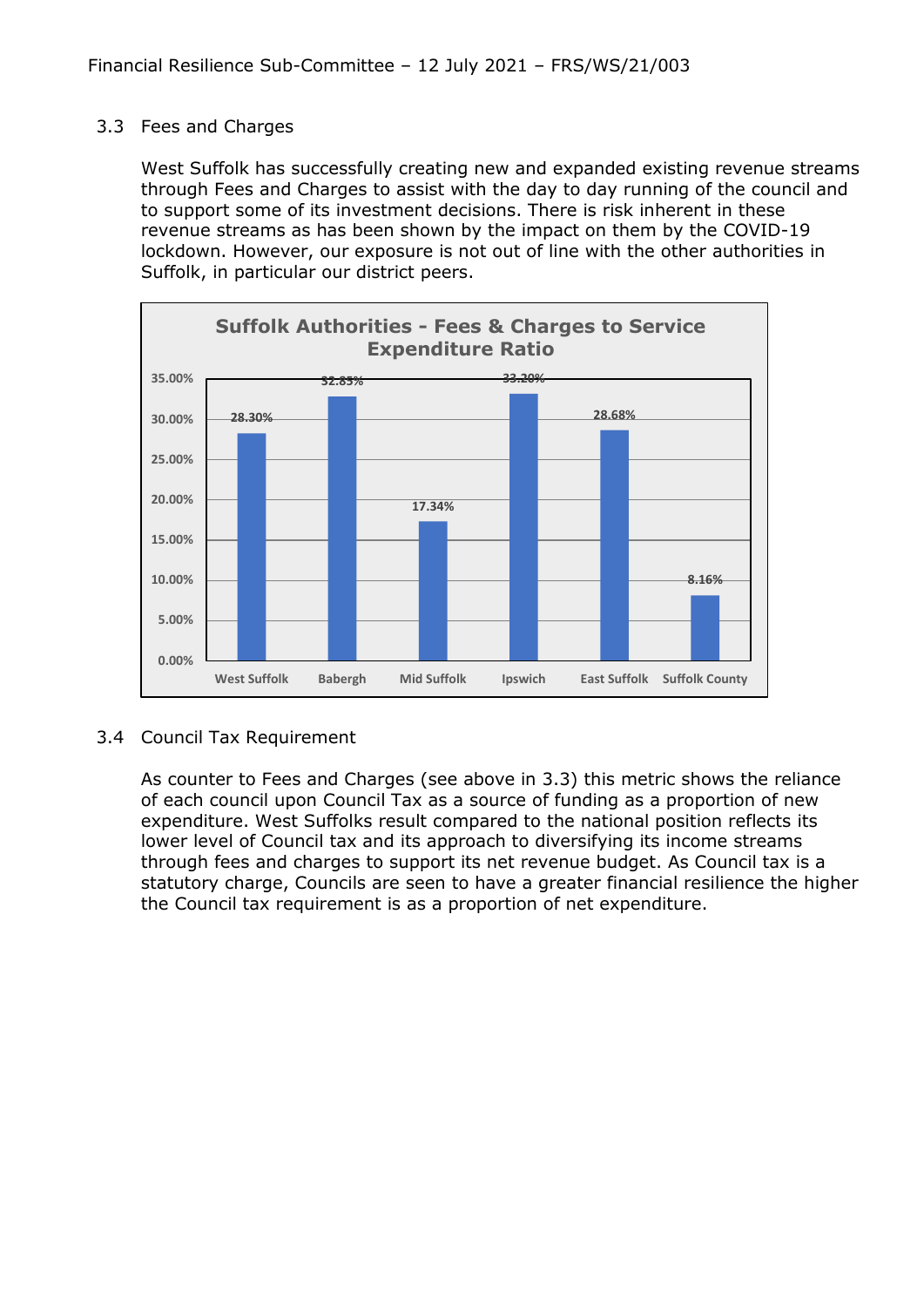

# 3.5 Growth above Baseline / Business Rates

This metric is to show how much each authority has gained, above the 2013 baseline, as a result of business rate retention scheme. The higher the growth above the baseline the higher the risk involved in the longer-term local trends and central government funding reforms which looks to re-baseline the scheme.

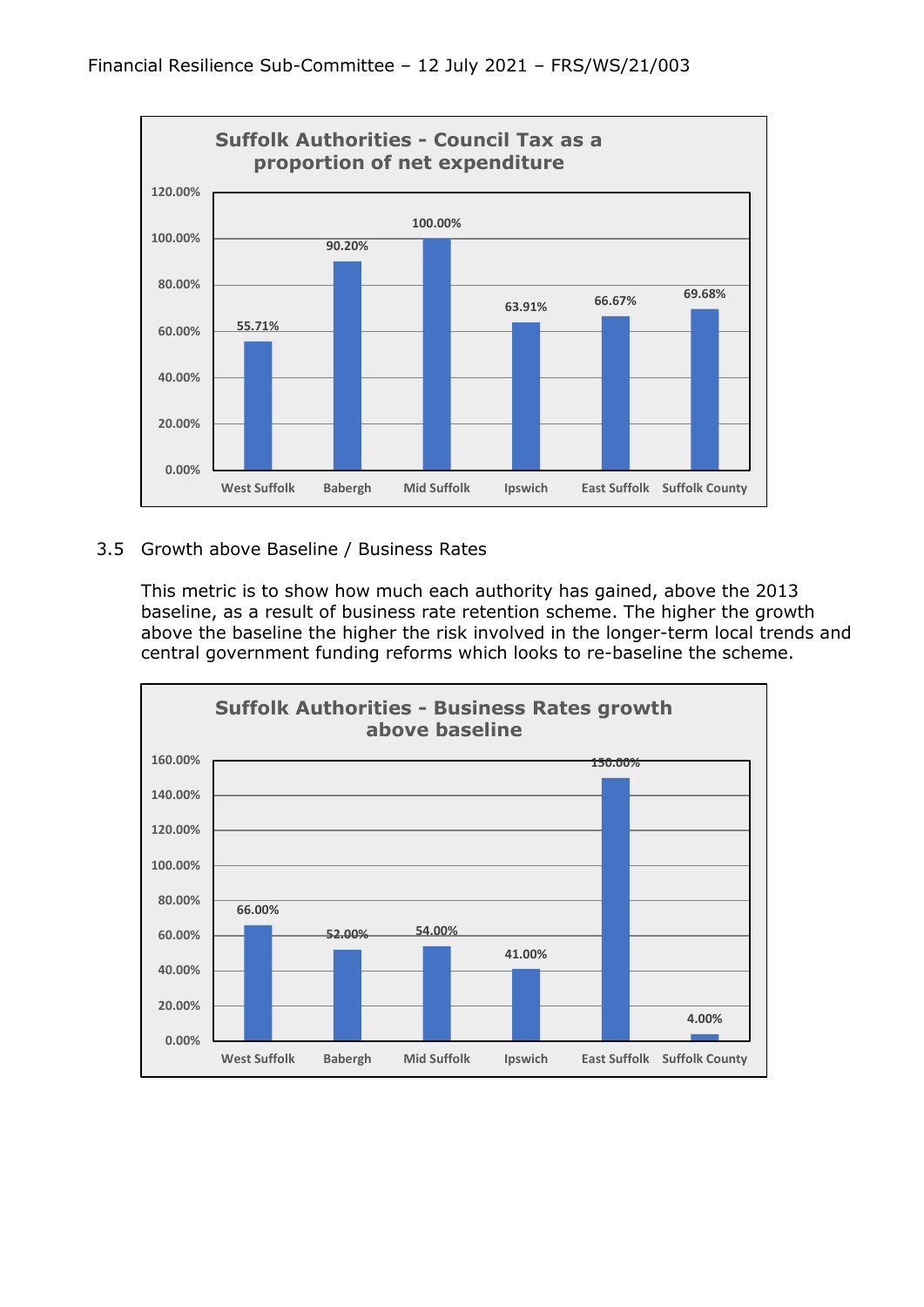#### 3.6 Unallocated Reserves

The West Suffolk General Fund balance of £5m is the extent of our unallocated reserves. This is one of the lower proportions amongst our neighbour councils but has been sufficient so far through the COVID-19 outbreak. The level of a Councils general fund balance is subject to an annual assessment/review by the Councils Chief Financial Officer taking into account the overall budget assumptions, risks and level of reserves.



#### 3.7 Earmarked Reserves

Our earmarked reserves are significantly more than the unallocated (see 3.6) but obviously these are specific reserves allocated for funding specific projects and investment.